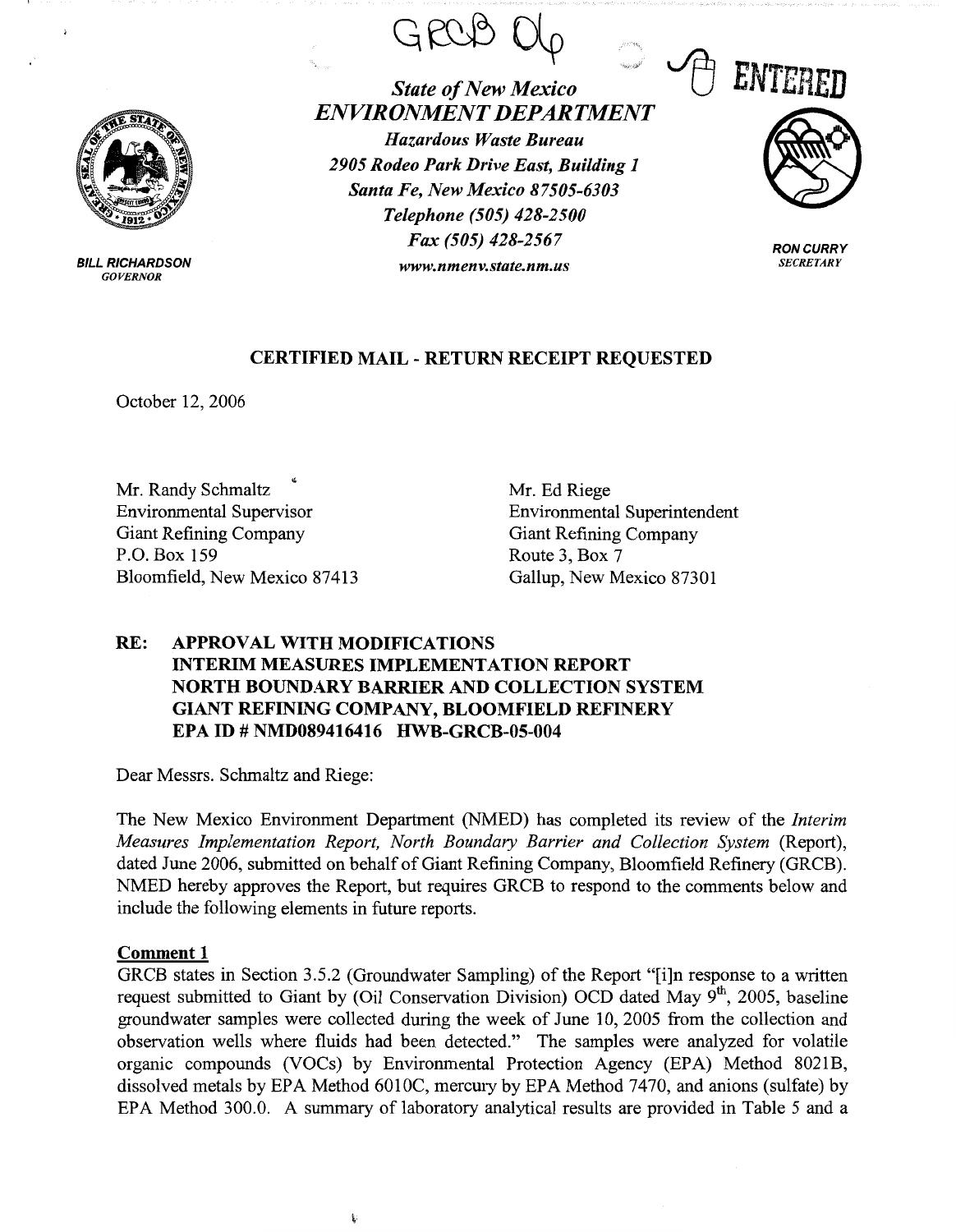Messrs. Schmaltz and Riege Giant Refining Company Bloomfield October 12, 2006 Page 2

copy of analytical reports are provided in Appendix I.

 $_{\omega}$  , we  $_{\omega}$ **Belleville Comment** 

There are some discrepancies with the above statements. Table 5 does not provide analytical results for VOCs, dissolved metals and mercury and the sampling date references May 2005, not June 2005. In addition, the laboratory results included in Appendix I are dated May 10, 11, and 12, 2005 and do not reference the June sampling date.

GRCB does not need to submit any replacement pages but must provide an explanation for the discrepancies addressed above. Future reports providing tables that summarize analytical data ( e.g. Table 5) must contain all detections. The table must include a row that identifies the Water Quality Commission Control Standard (WQCC) values for each of the detected constituents. Any constituents detected above the WQCC standard must be highlighted.

## **Comment 2**

 $\epsilon$ 

Table 1 (Summary of Trench Spoils Analytical Results) of the Report compared diesel range organics (DRO) detected at the site to diesel #2/crankcase oil for the industrial direct exposure of 1120 mg/kg of the New Mexico Environment Department's TPH Screening guidelines, November 2005. The DRO detected along the barrier wall cannot be specifically connected to "diesel #2/crankcase oil," only. The results should have been compared to the industrial cleanup level for "unknown oil" of 200 mg/kg. Future reports must compare DRO results to "unknown" oil" if the specific hydrocarbon type is unknown. The "diesel #2/crankcase oil" guideline should only be applied when the contamination is known to consist of only that type of diesel.

### **Comment3**

GRCB states in Section 2.5 (Trench Spoils Segregation and Testing) of the Report that "[a] portion of the excavated soil from the trench was utilized for barrier construction and for backfill purposes. Excess excavated material (i.e., spoils mixed with bentonite) was transported to the refinery site. The majority of the spoils were stock-piled in the former storm water retention basins, located in the northwest portion of the refinery. Visually hydrocarbon-stained soil excavated from the trench was segregated and stock-piled in a separate location on the refinery site for subsequent management."

GRCB must identify the stock-pile location of the segregated "visually hydrocarbon-stained soil" and explain how it was managed subsequent to the completion of the barrier wall.

#### **Comment4**

Future reports must apply the most current New Mexico Soil Screening Levels (NM SSL's). The most recent version of NMED's SSL's can be found on NMED's website: http://www.nmenv.state.nm.us/hwb/guidance.html.

\: